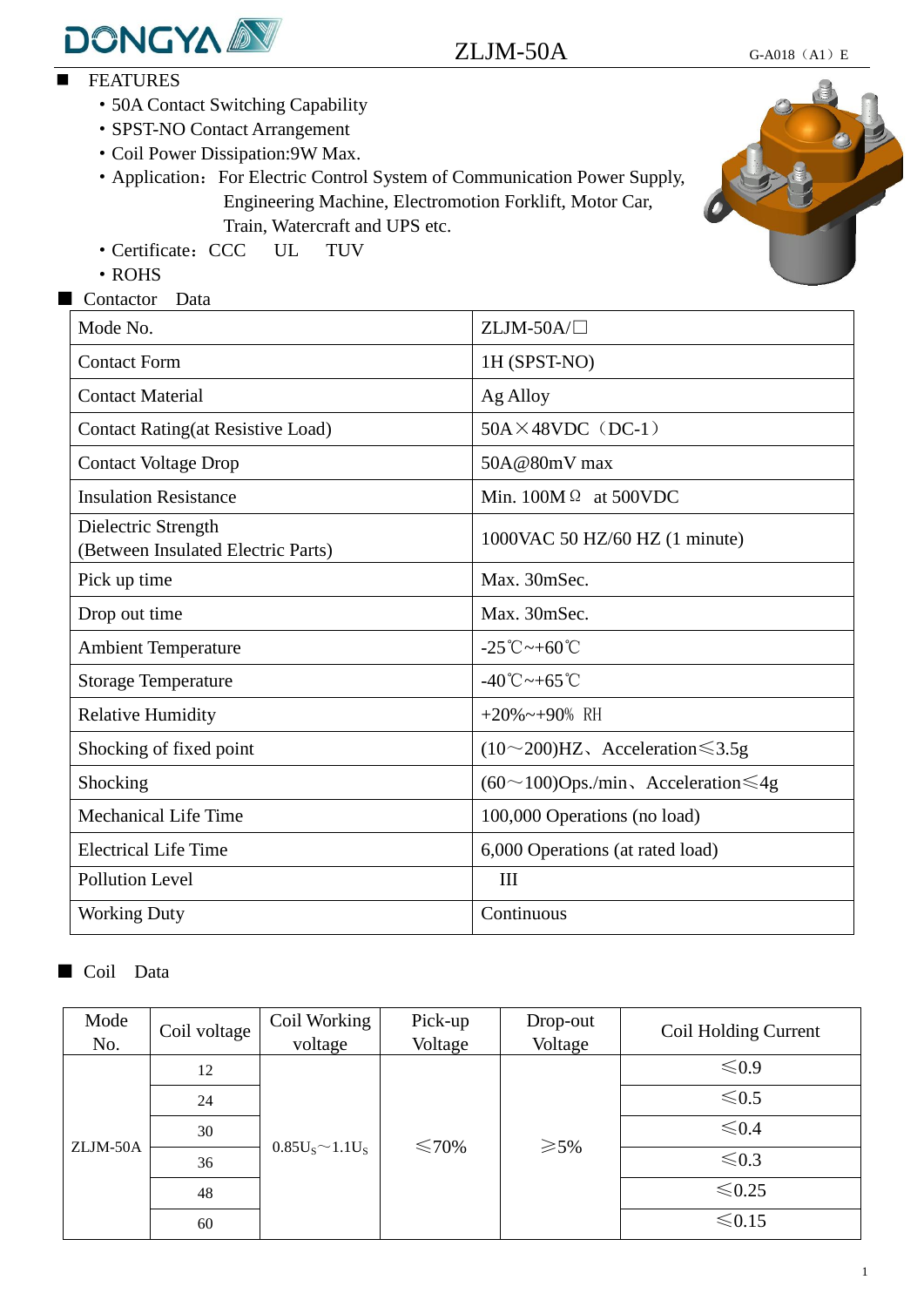

 $ZLJM-50A$  G-A018 (A1) E



Example: ZLJM-50A/48; said: NormallyopenDC Contactor, 50A for DC-1 load rated current, coil voltage 48VDC.

■ Shape installation and circuit diagram ZLM-50A/□